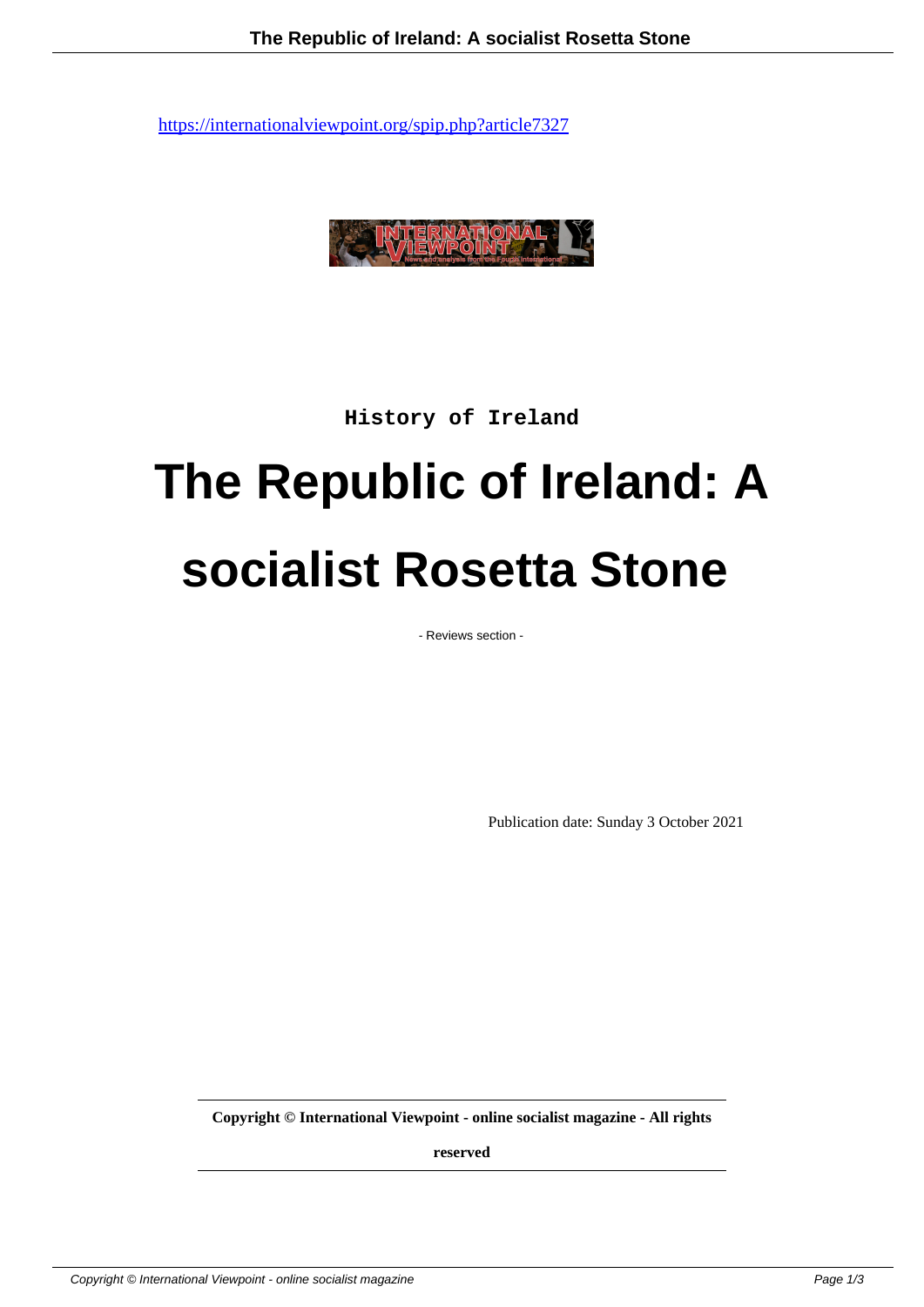**I first read Rayner Lysaght's book** *The Republic of Ireland* in the 1970s. In the event of his recent death I sat down to read it again.

It was tough going in the 70s and it's a major read today. The book is extremely dense. From a different field of study it reminds me of Lenin, in that, when you read a paragraph, you find that you have to go back and read it again two or three times in order to gain an understanding of the full meaning.

There is a reason for the density. Most Irish historiography up to that point had been written as accounts, with the author signaling political orientation through their selection of facts. Rayner, in a continuity of the tradition of James Connolly, produced a class analysis of Irish society but continued with a detailed account of actors and events. The result is a dense text, but also a wonderful reference work, where every step in analysis is buttressed with endless examples of the playing out of class struggles.

Yet the book remains on the margins of historiography. In part this is because Rayner, despite his characteristic absentmindedness and bookishness, was not an academic, but a revolutionary, and was never fully accepted into Irish academia.

However this is not a sufficient explanation.

Since the publication of The Republic of Ireland a number of academics have written detailed accounts of the Irish counter-revolution. Their work is also sidelined and a torrent of revisionist history has been produced to justify the current phase of reaction.

Every intellectual expression requires a material base in society. In Rayner's case that base was the 1968 New Left in Ireland and his association with the Fourth International.

That current was never strong in Ireland and is today weaker still. Everyday discourse is utterly hostile to class analysis and revolution. Even the left writers, looking back at the events of the 60s and 70s, display a total incapacity to understand the times, or to step away from today's reliance on identity politics and soft liberalism. Many participants in the '68 events have developed amnesia about what they once believed and said. This process has even eroded Rayner's seminal work on the Limerick Soviet, now downgraded by current leftists to a clap-happy unity of workers and union bureaucrats.

Yet in The Republic of Ireland what shines through is the continuity of the class struggles and the continuity of capitalist interests.

The book is at its strongest in its overview. It shows that the revolutionary socialist potential of the workers, of the small farmers, the landless labourers, was far from exhausted following the rising but was subject, over the development of the state, to on the one hand, ongoing attacks by the church and state, and on the other the unwillingness of the labour and union leaderships to step forward as an opposition to the new capitalist state.

Rayner Lysaght charts a course through the prehistory of the new state, the Rising, the counter-revolution, the